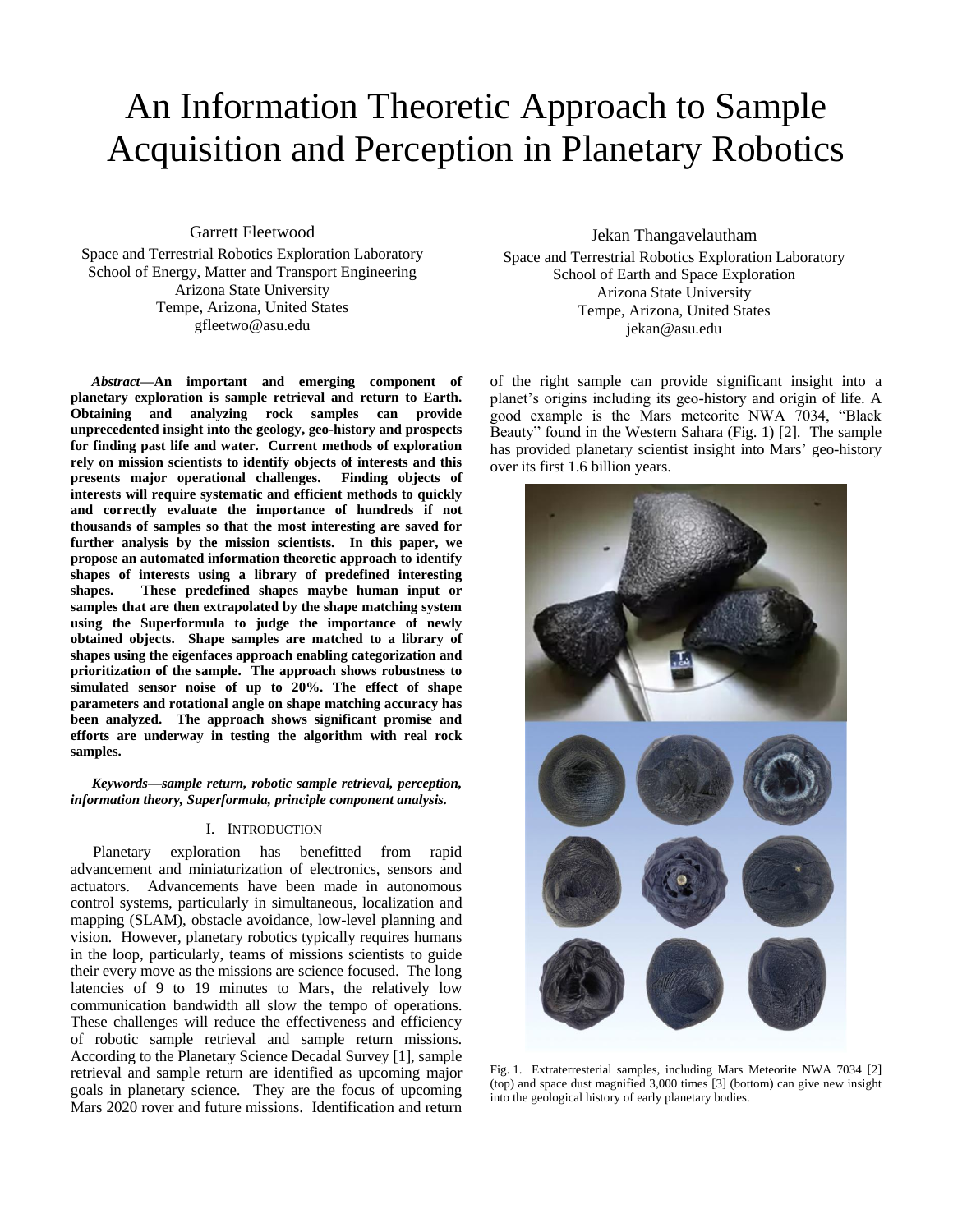Finding such samples on the Martian surface will be a daunting challenge. If such processes can be partly or fully automated, it would enable planetary robotics systems to sift through more samples efficiently, prioritize and identify the most scientific interesting samples for further examination by the human science team. Beyond planetary exploration, this approach has relevance in identifying extra-terrestrial samples here on Earth. This includes stardust and particulate deposit from our neighboring planets, moons and asteroids (Fig. 1) [3]. Recent work has shown that these particles are everywhere on earth and at present requires a trained eye to distinguish between earth based dust particles [3].

In this paper, we propose an autonomous robotic control system to examine rock samples and categorize them by finding nearest match for them from a library of interesting rock samples. The matching process uses a Gaussian sensor noise model to generate probability of sample points used to describe a sample. The probabilities of points are used to determine the information content of the sample. Using the total information content, the shape is described using a linear set of eigenfaces of already identified library of "interesting" shapes [4].

By composing the identified shape as a set of eigenfaces, it is then possible to determine the best match of the sample to a library of interesting shapes. The shapes are discounted if it fails to show closest match beyond an information theoretic threshold. The library of interesting shapes is generated using the Superformula developed by botanist Johan Gielis [5]. Alternately, the library maybe generated using human input and samples. The Superformula has been shown to be used to describe natural objects including rocks, plants, trees and animals. The algorithm can generate both symmetrical and non-symmetrical shapes. Hence, the approach permits matching against a diverse number of interesting objects without having to have a library of 3D shape models. Our approach allows for extrapolation of the library of relevant interesting shapes based on a given set of samples.

Our paper is organized as follows: Section II presents related work, followed by presentation of the algorithm in Section III, analysis of the algorithm in Section IV, followed by discussion in Section V and conclusions in Section VI.

# II. BACKGROUND AND RELATED WORK

There exists a significant number of exploration planning algorithms capable of navigating and mapping previously unknown environments [6-9]. However, these algorithms are most often designed to maximize the efficiency of mapping an area without incorporating the possible value of other factors like object analysis (for sampling) and evaluation.

One of the more rigidly defined challenges of this line of research is the definition of the specific metric by which interest, value and cost are to be judged [9]. The quantification of interest is a function of the definition of interest. Similarly, the quantification of cost must follow logically from a welldefined framework. There must also be a method of relating the relative importance of these two qualities. Fortunately, while the method of comparing the costs and benefits is

fundamentally subjective and contextual, the costs themselves may be far more easily quantifiable.

An important challenge associated with this project is identifying a point of interest and classifying it as interesting. There are a plethora of different variables that could be assessed when considering interest. Temperature, shape, and color are just a few of the possibilities [9]. Even after defining this of these variables to consider, categorizing them or quantifying them in terms of interest is not a straight forward task. Some have simple and immediately apparent approaches. For example, it may be easy to determine that a region is unexpectedly hot and therefore worthy of investigation because its temperature differs significantly from the surrounding environment. Other characteristics, however, are much more difficult to analyze. Shape in particular presents some unique challenges. First, shapes are, in a sense, subjective. While there is an established mathematical definition of shape, it's only really effective for categorizing identical shapes [10]. There are statistical approaches, but they tend to presume a foreknowledge of feature correspondence and/or discard important shape information [10]. Other approaches using trained neural networks to identify or organize shapes [11],[12],[13],[14]. Consequently, specific mathematical definitions of shape are insufficient for performing comparisons based on sensory similarity.

After an object has been classified, another problem emerges: how to assign a metric that defines the interest value of that object. This is a separate but related challenge to defining a metric of interest. Each prototypical object or class of object can be assigned an interest value but it is highly unlikely that any object discovered in an environment will perfectly match one of these categories. As a result there must be some method of incorporating the quality of the categorization into the assigned interest value. Much like matching itself, the key difficulty of this task is assigning a numeric value to this quality. From a human perspective, it is fairly easy to draw these distinctions qualitatively. For example, it is fairly easy to say that an ellipse is more like a circle than it is like a square. This comparison does not, however, present a metric that defines how much more similar to a circle an ellipse is than it is to a square.

From the standpoint of the categorization of real objects, the answer to these questions depends on the task. If it is a task in which the object to be identified can take either curved or straight forms, or forms with convex and concave curves, then these naturally fall into the same category. The inverse is true if each shape exists in a separate category. Similarly, the importance of closeness of match can vary with specifications. If the objects being sought have a wide variation then matches less similar to the prototypical shape are still valuable, while objects that have little variation should closely hew to the definition of the category. The challenge that derives from this, then, is to develop a system that can be adjusted to match a wide variety of shapes to a category depending on the needs of the situation.

In this work, we set out to develop a system of categorizing the interest value of detected features. This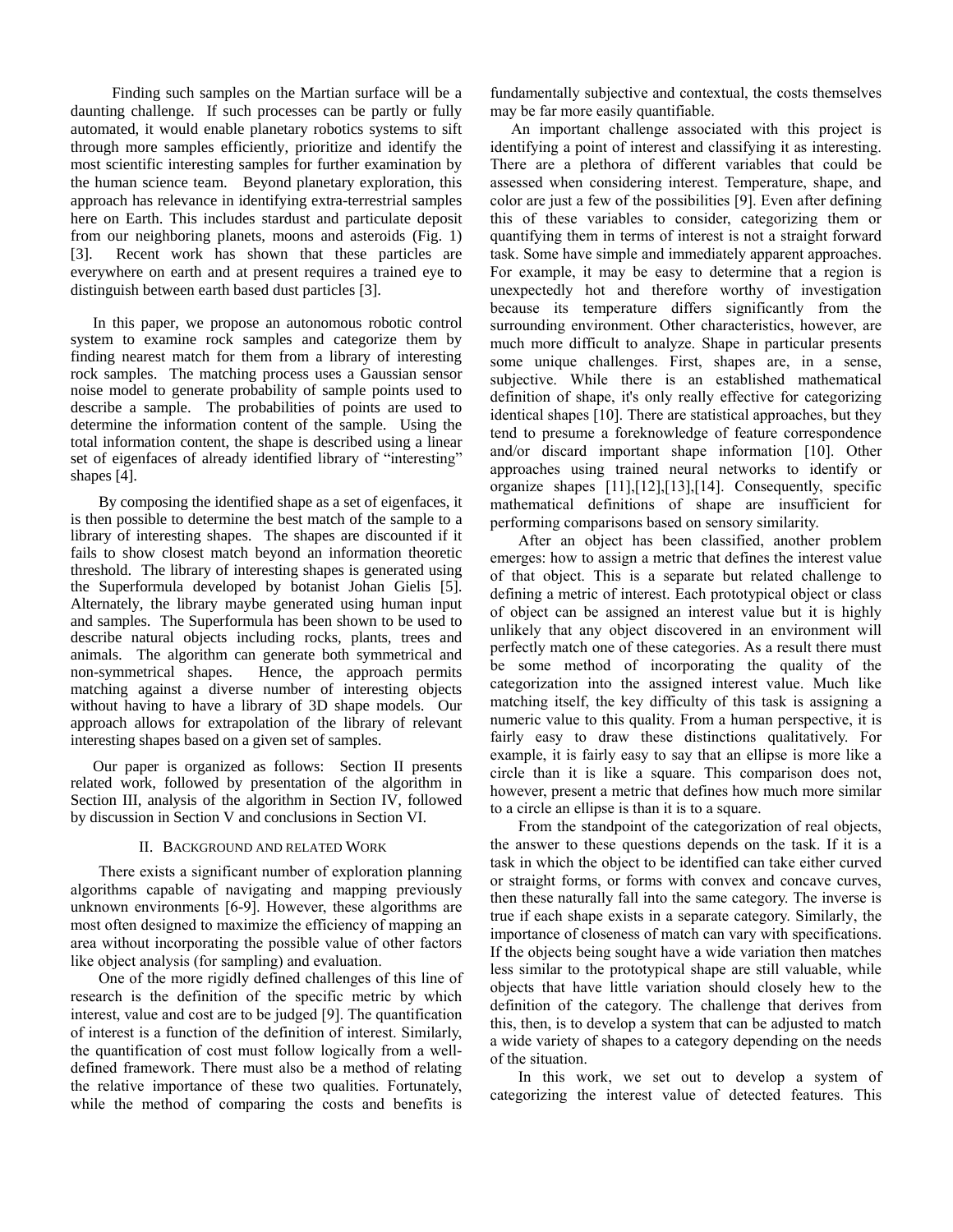system is intended to assign interest values to categories of detected features based on an information-theoretically based shape-matching technique that will provide the most likely fit for the detected object and a natural modifier that can change the weight given to the shape based on the quality of the match to the figure.

For the task of identifying interesting shapes, we first develop techniques to assemble a library of interesting shapes. One promising method for generation of these interesting shapes is using the Superformula developed by Gielis [5]. It is a simple formula that allows for the generation of complex, asymmetric shapes that can mimic the shapes of a wide variety of natural, organic, and man-made objects using only a small handful of inputs. The simplest form of the equation is:

$$
r(\theta) = \left(\left|\frac{\cos(\frac{m_1*\theta}{4})}{a}\right|^{(n_2)} + \left|\frac{\sin(\frac{m_2*\theta}{4})}{b}\right|^{(n_3)}\right)^{(\frac{-1}{n_1})}
$$

Its coefficients can be modified to produce different shapes taking a number of very different forms. These include the geometric, organic looking, as well as strange, asymmetric shapes that are difficult to describe. Some examples of threedimensional shapes generated using the Superformula is shown in Fig. 2. The Superformula has found a niche in gaming. In particular, games such as "No Man's Sky" are thought to use Superformula-like algorithms to dynamically generate natural/near natural looking objects in a computer generated universe.



Fig. 2. Example shapes of generated using the Superformula [5].

This computer generated universe is expansive, yet has significant microscopic detail, with rocks, trees, animals and other object described using a Superformula like algorithm (Fig. 3).

## III. ALGORITHM

In this section, we describe the shape matching algorithm used to detect and classify shapes of objects founds against a library of desirable shapes. Fig. 4 shows the major steps in the algorithm. This shape matching process starts with detection of a rock sample and conversion of the outlines of the sample into polar coordinates. Once the base shape generation process is completed, the information measuring is started. The first component of this process is the generation of a probability distribution. For this work, a normal distribution was selected because it is the simplest kind of probability distribution to work with and not an unreasonable approximation of the error profile of many sensors.



Fig. 3. Screenshot from the video game, "No Man's Sky" released in 2016. This space exploration game consists of a procedurally generated artificial universe with objects including rocks, plants and animals generated using Superformula-like algorithms.

The default value of standard deviation for this distribution was chosen to be 0.1. Using the calculated normal distribution, the process generates the probability components. The first is created by generating a series of one-dimensional rays of length 1/unit corresponding to every angle used in the regeneration of the shapes. These rays are then divided into sections, with each section being the length of a unit of resolution. The cumulative distribution function of the previously generated normal distribution is then used to calculate the probability of an obstruction existing with each section. This probability is calculated based on the assumption that the points should exist on a circle of radius  $0.5\sqrt{2}$  centered in the middle of the analysis map.

These probability values are then converted into information units using Shannon's source information equation:

$$
H(r, \theta) = p(r, \theta) * \log_2\left(\frac{1}{p(r, \theta)}\right)
$$

where  $p(r,\theta)$  is the probability of an obstruction existing in section *r* of ray *θ*. While any information unit should be functional for this process, Shannon's bits were selected for the purposes of this work.

After this process is complete, a separate set of probabilities is generated. These values are to be used to modify the probability vectors generated in the previous process. These probabilities are generated using the same rays as the first set of probability values. However, instead of calculating their probability value relative to the radius of some circle, the points are calculated from a normal distribution centered on the radii of one of the generated shapes. The information values calculated in the previous section are then multiplied by this value to produce a unique projection of each shape.

Once these values have been calculated, they are plotted onto a grid map. This is the final result that is processed through the matching algorithm. The following examples are a few of these shapes and the Superformula shapes that they have been generated from. The logic behind this process is fairly simple. It is assumed that if there is an obstruction point than it is part of some larger object. The sensor scanning this object will have a corresponding error. The equation used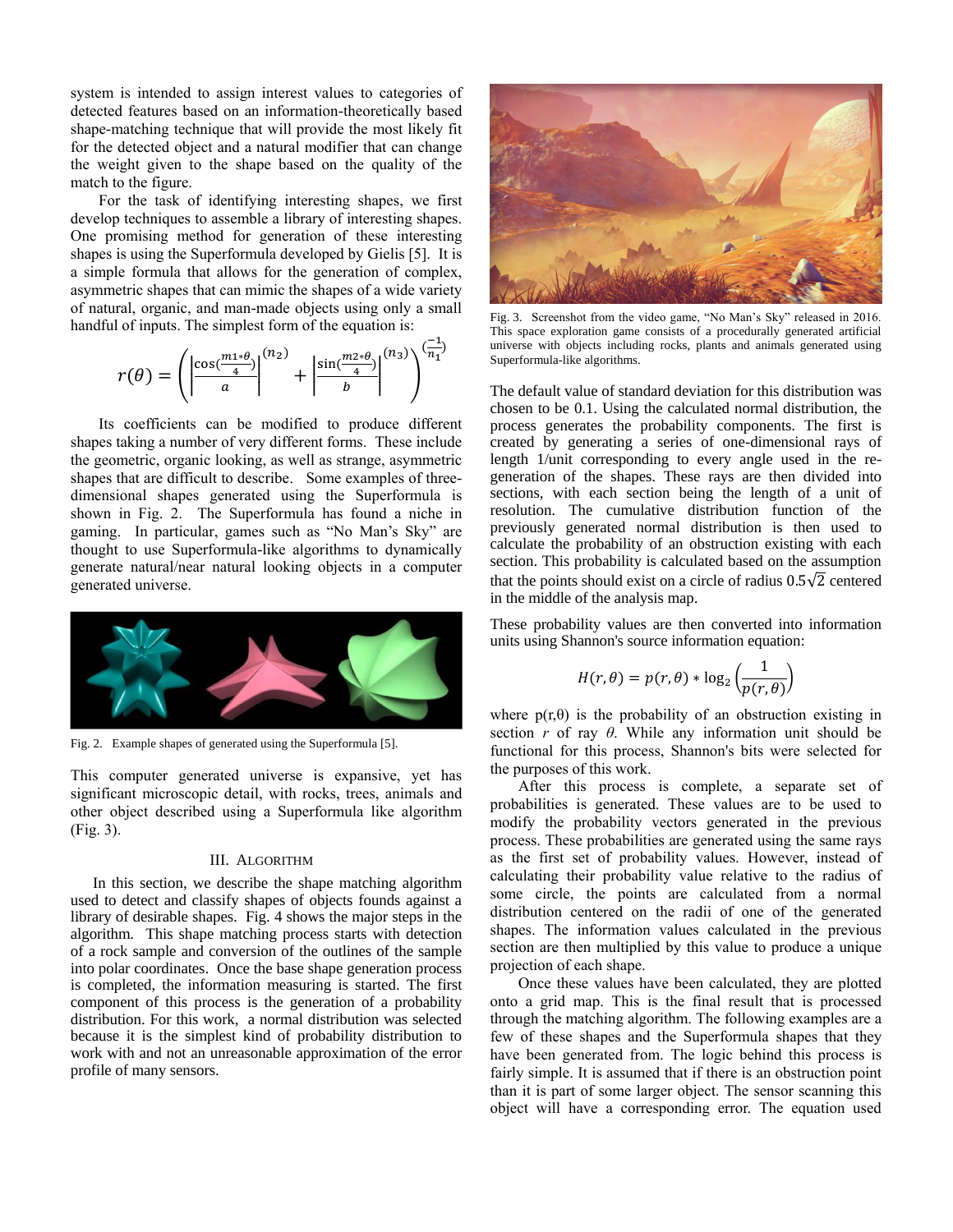assumes that all obstructions will take the shape of a circle and calculates the information value of finding a point anywhere on the map based on that circle and the sensor standard deviation. The choice of a circle is arbitrary and any shape could be substituted, a circle was selected primarily for the sake of simplicity. The specific equation used is the one Shannon used to determine the information value of an information source.



Fig. 4. The shape matching algorithm.

The values are distributed instead of summed. Initially it seemed that generating information values directly from the shape would not work. Realizing that the eigenfaces algorithm is an image matching technique, a work-around was created implementing the circle based technique with the modifiers. The logic of it, relating back to information theory, is that this will correspond to a measure of the information gained by knowing a point exists at a location relative to both the assumed circle and the shape it is theorized to be a component of.

A second variant of the technique makes the comparison

not against a circle but against a defined shape. Instead of using the probability of an obstruction existing at a point relative if the object is assumed to be a circle, it is the probability that an obstruction exists at that point if the object is scanned is one of the Superformula generated shapes.

Otherwise, it is generated using the elements as the implemented equation. The logic of this process with relation to Information Theory is much clearer. Using this technique, if one were to trace a shape in a circle around the center of the map and collect one of the values at each angle it would be a representation of the amount of information gained by discovering that that was the actual shape rather than the Superformula shape it is assumed to be. Naturally, as this value decreases, the actual shape becomes increasingly similar to the Superformula shape it is being matched against. The following shape is generated using this technique (Fig. 5).



Fig. 5. Family of rounded-triangles generated using the Superformula.

The lighter areas represent higher values and the darker ones represent lower values. The high values are generally on the order of 10-4 and the lowest non-zero values are usually on the order of  $10^{-12}$ . These values can vary by the shape used.

# *A. Matching*

The next important step in the process is to match the given shape against a library of interesting shapes. We first generate a set of eigenfaces of the information weighted set of points of each shape according to the process outlined in [4]. Examples of the information weighted points of sample shapes are shown in Fig. 6. Using the eigenfaces algorithm it is then possible to decompose the shape to classify into a linear combination of eigenfaces. Here we describe how we develop the eigenfaces in further detail. The eigenfaces algorithm takes as its initial input a set of shape images, these are known as the training shapes (shapes of interest). These images are input as  $M \times N$ grids. These images need not be square, but all images must be of the same dimension  $(M \times N)$ . The pixels in these images are then reduced to grayscale values and the grid itself is converted into a vector of length M·N.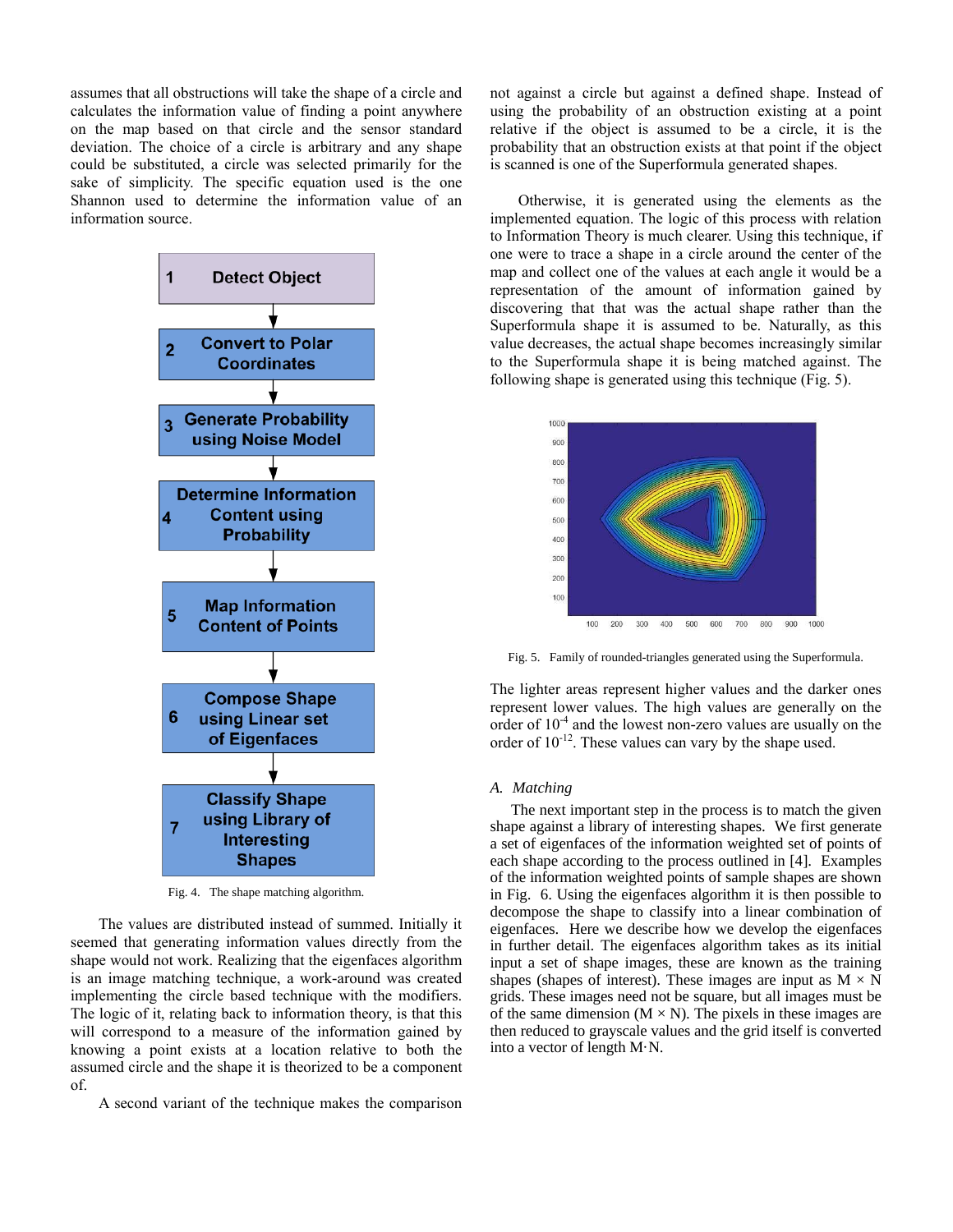

Fig. 6. (Top Row) The shape matching algorithm determines relative information content of shapes compared to the circle. The brightest contour shows regions of high information content that form 'dinstinctive features,' consisting of sharp and blunt edges/corners. (Bottom Row) Corresponding 'base shapes'.

Once in this state, a mean shape vector is calculated by taking the average of all of the corresponding points on all of the face vectors. This mean face vector is subtracted from each face, to reduce the images into their differences from the mean, a process known as normalizing or normalization. These normalized vectors are then processed using principal component analysis to create a series of eigenvectors that best describe the distribution of the shapes in the training set, referred to in the Turk and Pentland paper as "face space" [4]. Principal component analysis is used to find a smaller number of uncorrelated variables from a larger set of data.

One of the key components of this process is the reduction in the size of the data set needed to compare after the principal component analysis from an M·N eigenvalues and eigenvectors to a number of vectors that is less than the total number of input images. This can be done because when there are fewer input images than there are data points, there will be a smaller number of useful vectors whose corresponding eigenvalues are non-zero than the total number of data points included in the calculation. By using only the vectors with non-zero eigenvalues, the process can be conducted accurately with significantly fewer calculations.

The application of these eigenfaces to face or image recognition can be conducted after the generation of this base set. To do this, a new image is input to the system and put through the same process as the training images to reduce it to a normalized vector. This vector is then run through the following simple mathematical operation:

$$
\omega_k = u_k^T(\Gamma - \Psi)
$$

where,  $\omega_{k}$ , is the projection of the input face, Γ, into face space,  $u_k$  is one of the generated eigenvectors, and Ψ is the mean eigenface. The vector composed of the values of  $\omega_k$  for all *k* is known as  $\Omega$ . The  $\Omega$  vectors can then be translated into a weighted score by calculating the Euclidian distance of the input face from a face class,  $\Omega_k$ . This is done using the equation:

$$
\varepsilon_k = \| (\Omega - \Omega_k) \|
$$

where  $\varepsilon_k$  is the distance an input face is from a given face class,  $\Omega_{k}$ . Because of its effectiveness, for Turk and Pentland and the simplicity of implementation, this is the method of weighting and categorizing shapes used in this work. Once these weights are calculated, the best match is determined to be the image with the smallest value of  $\varepsilon_k$  not exceeding a set value  $\theta$  known as the cutoff criteria. Using this eigenface algorithm output is a vector called *outWeights* that describe the closeness of the input to each of the library shapes. Using the *outWeights*, it's possible to determine quality of matching using the following equation:

$$
Mscore = \frac{1 - \min(w_{oi})}{\sum_{i}^{n} w_{oi}/n}
$$

where  $MScore > \gamma$  for it to be counted. This ensures the matching is done with a high enough threshold in the *MatchScore* (abbreviated *MScore*). In the following section, we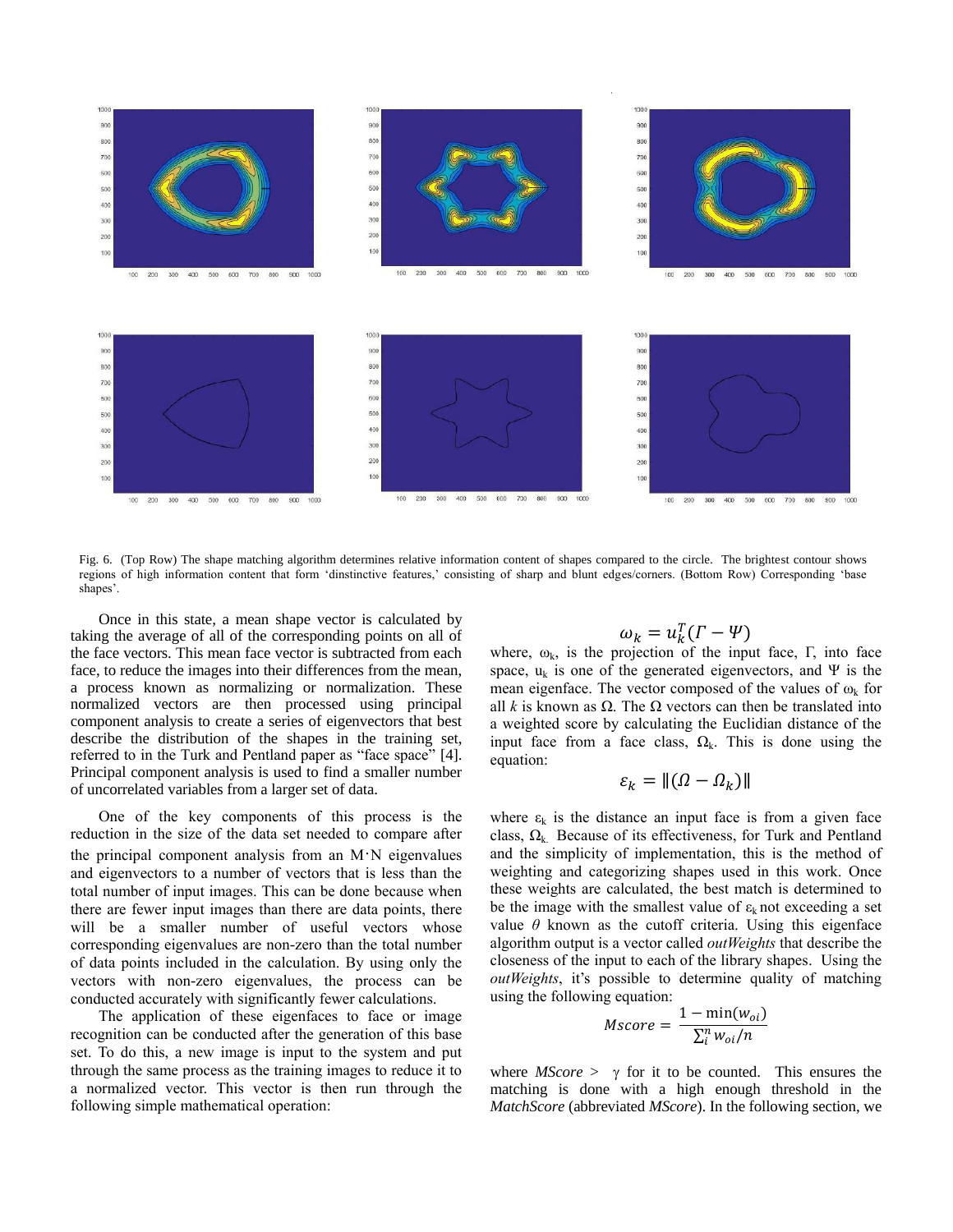apply the algorithm to a several test cases both to analyze the capabilities and limitations of the algorithm.

# IV. SIMULATION EXPERIMENTS

In this section, we apply the algorithm and evaluate it under ideal and non-ideal conditions. The shapes first compared are shown in Figure 7. These three shapes already exist in the library of interesting shapes used for our experiments and hence we would like to analyze how well the algorithm matches to the correct shape under ideal conditions.



Fig. 7. Shapes used for ideal comparison.

Table I summarizes the results. As shown, all of the shapes are correctly matched as expected. With this elementary example, we then introduce various forms of distortion to the shapes and those modified shapes are shown in Fig. 8, 9 and 10. The parameters modified are shown in Table II, III and IV respectively.

TABLE I. MATCH PERFORMANCE FOR IDEAL SHAPES

| Shape            | MScore | outWeight | Nearest<br>Match | Average<br>outWeight | Correct<br>Match |
|------------------|--------|-----------|------------------|----------------------|------------------|
| Rounded Triangle |        |           | $2.1e-3$         | $3.5e-3$             | Yes              |
| 3-Faced Blunt    |        |           | $2.3e-3$         | $3.9e-3$             | Yes              |
| 6-Pointed Star   |        |           | $2.8e-3$         | $4.9e-3$             | Yes              |

TABLE II. PARAMETERS FOR NEAR ROUNDED TRIANGLE

| Near Rounded Triangle    |                          |  |  |  |
|--------------------------|--------------------------|--|--|--|
| Base                     | Modified                 |  |  |  |
| $a = b = 1$              | $a = b = 1$              |  |  |  |
| $m_1 = 3$                | $m_1 = 3$                |  |  |  |
| $m_2 = 3$                | $m_2 = 3$                |  |  |  |
| $n_1 = n_2 = n_3 = 1500$ | $n_1 = n_2 = n_3 = 1650$ |  |  |  |



Fig. 8. Near rounded triangle

TABLE III. PARAMETERS FOR NEAR 3-FACED BLUNT

| Near 3-Faced Blunt |             |  |  |
|--------------------|-------------|--|--|
| Base               | Modified    |  |  |
| $a = h = 1$        | $a = b = 1$ |  |  |
| $m_1 = 6$          | $m_1 = 6$   |  |  |
| $m_2 = 6$          | $m_2 = 6$   |  |  |





Fig. 9. Near 3-faced blunt.

TABLE IV. PARAMETERS FOR NEAR 6-POINTED STAR

| Near 6-Pointed Star |                    |  |  |  |
|---------------------|--------------------|--|--|--|
| <b>Base</b>         | Modified           |  |  |  |
| $a = h = 1$         | $a = h = 1$        |  |  |  |
| $m_1 = 6$           | $m_1 = 6$          |  |  |  |
| $m_2 = 6$           | $m_2 = 6$          |  |  |  |
| $n_1 = .2$          | $n_1 = .205$       |  |  |  |
| $n_2 = n_3 = 1.7$   | $n_2 = n_3 = 1.71$ |  |  |  |



Fig. 10. Near 6-pointed star.

With these modifications, we find the algorithm can still correctly match to the correct shapes as shown in Table V. The slight decrease in Matchscore is expected especially for shapes with many features such as the six-pointed star. Any slight modifications to the shape parameters have larger impact than smoother, rounder shapes.

TABLE V. MATCH PEFORMANCE FOR SIMILLAR SHAPES

|  | Shape                    | <b>MScore</b> | outWeight | Nearest<br>Match | Avg<br>outWeight | Correct<br>Match |
|--|--------------------------|---------------|-----------|------------------|------------------|------------------|
|  | Near Rounded<br>Triangle |               | $8.9e-7$  | $2.1e-3$         | $3.5e-3$         | Yes              |
|  | Near 3-Faced<br>Blunt    |               | $1.1e-5$  | $2.3e-3$         | $3.9e-3$         | Yes              |
|  | Near 6-Pointed<br>Star   | 0.92          | $3.6e-4$  | $2.6e-3$         | $4.7e-3$         | Yes              |

# *A. Effect of Sensor Error*

Applying random error to the positions of the points used to describe a shape rapidly decreases the matching capability of the algorithm (see Fig. 11). Using this selected shape, a 7% error makes it difficult to conclusively distinguish the input shape from any of the shapes in the library. Beyond this level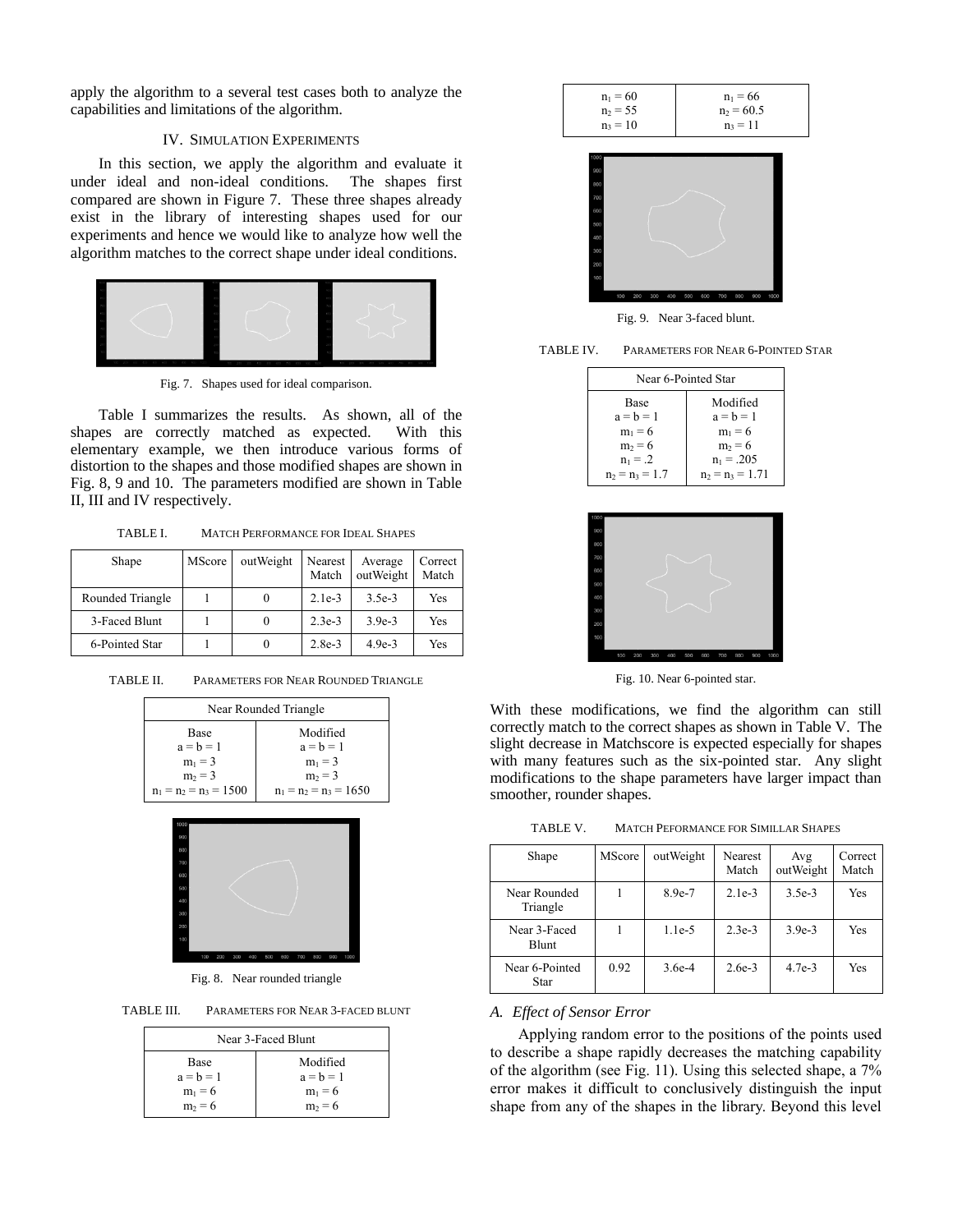of error, the effects of the random percentage error on the matching capability of the algorithm are dominated by the randomness of the applied error.



Fig. 11. Example of noise applied to the rounded triangle.

Fig. 12 shows the MatchScore against the applied standard error. These figures show that, as expected, increasing the error applied decreases the quality of the matches in terms of the MatchScore.

# *B. Effect of Rotation*

The effect of rotation on MatchScore (abbreviated Mscore) is shown in Fig. 13. These results are somewhat better than expected. For all the included shapes the technique is resilient to slight rotations. Given that the deviation was small and almost identical for most of the shapes it is likely that this same trend would apply to most possible shapes. This resilience would allow for an approach to matching unknown shapes to the library regardless of their degree of rotation. This process would be simple and could be applied in a number of ways. Regardless of the specific manner of application the curves show a clear pattern. As the shape is rotated its MatchScore deviates from and then returns to 1. This means that for a series of smooth rotations the slope of the MatchScore curve could be used to identify the degree and direction of rotation necessary to match the shape accurately. Or, if computational power is not an issue, a full rotation on the gathered data could be performed and the angle producing a minimum MatchScore could be taken to be the best matching angle. The applicability of this approach confirms the earlier assumption that this technique will allow matching of rotated shapes. Specifics of this technique will be outlined in the discussion section.

# *C. Effect of Changing Shape Parameters*

Slight modifications to the shape parameters have significant impact on the overall shape. Changing the *m* value of the shape changes the number of degrees of rotational symmetry it has (Fig. 14). These alterations would have been applied asymmetrically; however, doing so produces very strange and inconsistent shapes that differ so significantly from the base shape that attempting to match them in the same category as the base shape does not make sense.



Fig. 12. Effect of normal error in points position to Matchscore presuming circle as ideal shape.



Fig. 13. Effect of Rotation on MScore for various base shapes.



Fig. 14. Effect of varying *M* on MScore.



Fig. 15. Effect of varying *n<sup>1</sup>* on MScore.



Fig. 16. Effect of varying  $n_2=n_3$  on Mscore.